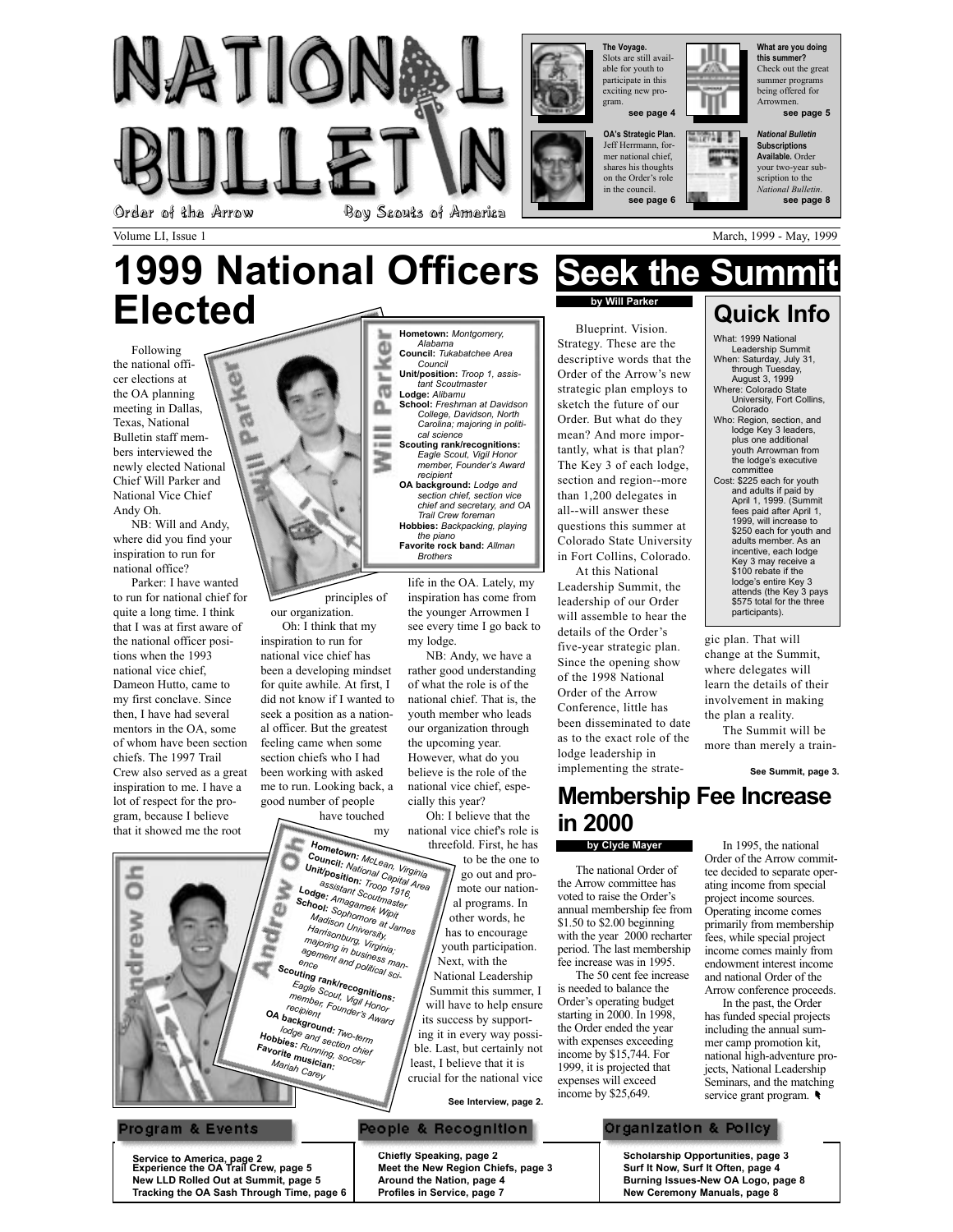



National Chief Will Parker (left) and National Vice Chief Andrew Oh.

### **Brothers**

When we arrived at the Order of the Arrow national planning meeting in Westlake, Texas, this past December, we had many questions about what the National Leadership Summit would be. By the end of the meeting, the Summit committee had provided excellent answers to our questions. The Summit--the first gathering of key leadership of all levels in the history of our Brotherhood--will unmistakably change the direction of our Order for years to come. We can assure you that the meeting will be a refreshing celebration of our Order's future.

Why is it crucial for every lodge to be represented at the Summit?

- 1. The Order will roll out its first strategic plan since becoming an official program of the Boy Scouts of America in 1948. This plan contains new opportunities for the Order to serve Scouting. Attendees will learn their role in implementing the new initiatives contained in the plan.
- 2. Delegates will be asked to take an active role in determining how to best implement the new strategic plan initiatives. Never before has the frontline leadership had such a hands-on opportunity to influence national OA program. In this sense, the Summit will be an event that goes beyond mere training.

Summit committee members have already devoted countless hours to making the Summit a must-attend event. We all are very excited about the opportunity to make an impact. We hope that everyone who is invited will attend this important event. With that, welcome to 1999. We are thrilled beyond description to serve you during the next 12 months. If we can do anything to be of service to you, get in touch!

Yours in brotherhood,

Deciant la haly

Will Parker Andy Oh<br>
National Chief National National Vice Chief

Notice: National Chief and Vice Chief E-Mail

To help maintain communication with Arrowmen, National Chief Will Parker and National Vice Chief Andy Oh have established an e-mail list.

List Established

Subscribing is simple. Send an e-mail message to listserv@scouter.net with no subject line and the following message: subscribe national-chief-list (your name) (your lodge)

# **EX Making Service to** America Happen

Spotlight on Southern Region's One Day

### by Mat Milleson

Over the last year there has been a great deal of talk about the BSA's Service to America program. The OA was asked by the BSA to help promote this program to packs, troops and venturing crews. It thus became a high priority of the Order.

What type of service counts for Service to America hours? Community service is the only type of service that may be counted. Hours can be accumulated by packs, troops, venturing crews, and by individuals at any event where service to the community is being given. Hours must be reported through the unit on either the Quality Unit or the Unit Recharter forms. There are also unit and individual commitment forms available to help Scouts, Cubmasters, Scoutmasters, Advisors, and other unit leaders keep track of the hours that have been accumu**lated** 

How exactly is the OA supposed to help? The Order of the Arrow is responsible for promoting the Service to America program to units. This can be accomplished by training camp promotions teams and conducting both camp and Service to America promotions at the same time.

### **Interview**, continued from page 1.

chief to serve as a base of support for the national chief. I want to do everything that I can to help ensure that Will's term as our national chief will be a success.

NB: What would each of you like to accomplish this year as national officers?

Oh: I look forward to participating and training at the upcoming National Leadership Seminars. Additionally, I see myself as an important player in the National Leadership Summit since it will be a first-time event.

Parker: My top goal for 1999 is ensuring that the National Leadership Summit is an effective medium for presenting the OA's strategic plan to local leadership, but more importantly, that it is also a forum for soliciting the local leadership's input on national policy and operations. I would also like to try to draw our organization's focus back to the purpose of the Order, and secure genuine leadership roles for youth at all levels of the OA.

NB: Will, Andy mentioned his desire to play an essential part in the National Leadership Summit. As you know, the focus of the Summit is to promote and further explain the strategic plan. How do you see your role in the strategic plan?

Parker: I would like to make sure that the National Leadership Summit is a success. Personally, I believe that the Summit and strategic plan are joined at the hip. The success of the strategic plan will be linked to the Summit. The success of the strategic plan will be linked inextricably



The OA can also organize and participate in service projects. One example is the One Day of Service program developed by the Southern Region where sections and lodges complete a service project for their community in one day. Last year marked the fourth year of the program with 80 percent section participation. In those sections, 80 percent of lodge members participated. Projects included building hiking trails; performing maintenance in city, state, and national parks; assisting with hurricane clean-ups; sponsoring blood drives; and developing food collection programs. The only limitation on projects is our imagination.

to the success of the Summit.

NB: What do you feel is the most important aspect of the strategic plan?

Parker: That's a good question. In fact, the same question was recently directed to a group of section chiefs in the previous elections. One section chief mentioned that the strongest aspect of the strategic plan deals with the development of real youth leadership. I would have to agree. Too many times the youth members in our lodges are not given the opportunity to truly lead or are not leading to their full capacity. I think that the strategic plan is aimed at addressing these problems.

Oh: One of the most important parts of the strategic plan, I believe, is that it creates a seamless connection between the OA lodge and the local council. Specifically, what we do on the local council level can affect member retention and almost every other aspect of the Order.

NB: Will and Andy, a year from now your terms as national chief and vice chief will end. What do you aspire to do in the future?

Parker: Although it is not always a popular career, I am very interested in politics. I find following and becoming involved with politics rather interesting. I really think that I would enjoy a career in government someday.

Oh: Well, right now I am in an ROTC program and, following college, I have a four-year military commitment. After active duty, I will probably pursue a career in either business or politics.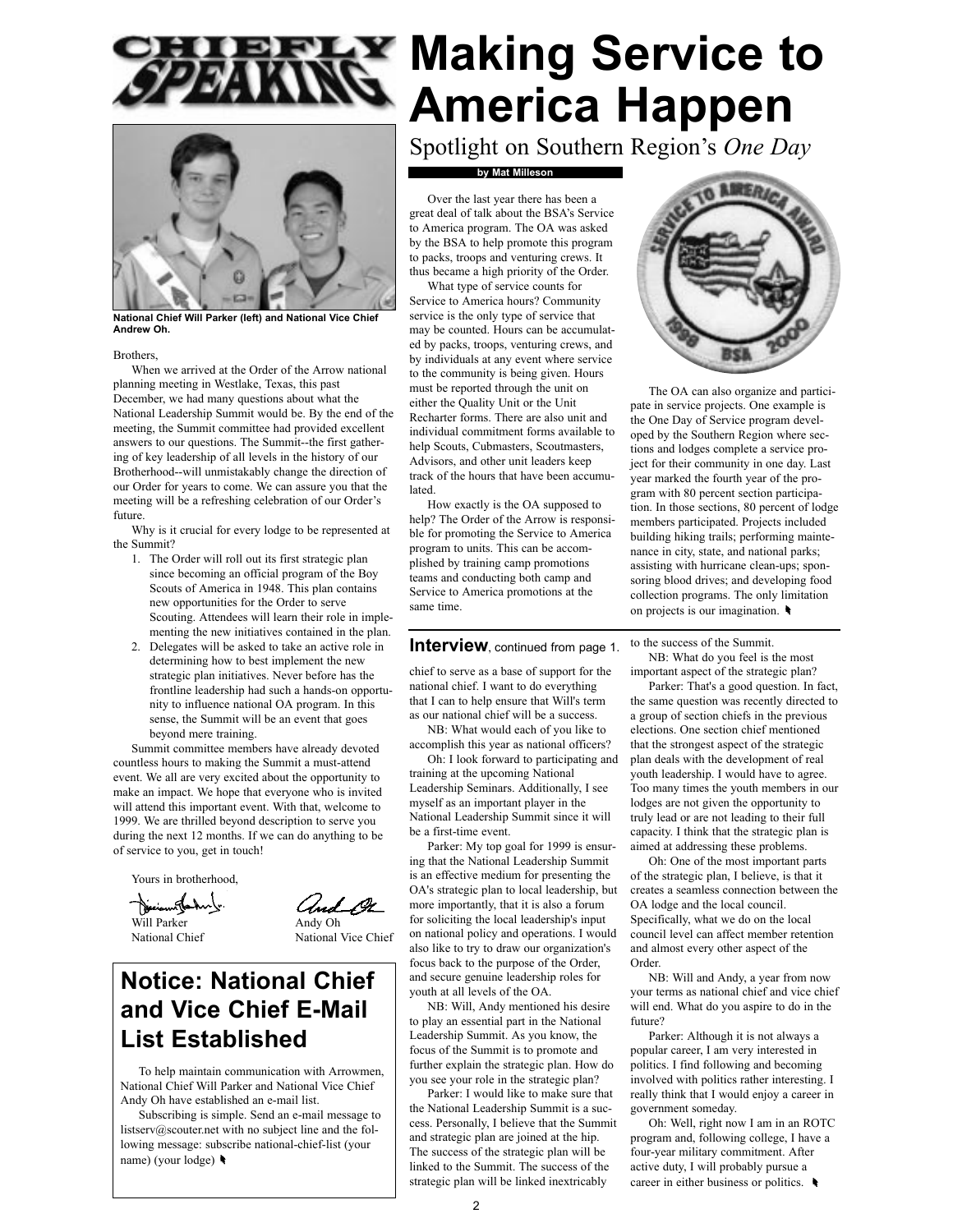# Meet the New Region Chiefs!



Aaron Kreager Award and Vigil Honor in 1997. Having Ken Jenkins completed high-adventure trips at the Charles L. Sommers High Adventure Base, Philmont Scout Ranch, and Okpik Cold Weather Camping Program operated by the Northern Tier National High Adventure Program, Aaron participated in the 1998 OA Trail Crew at Philmont.

Aaron is a freshman at the University of Minnesota in Duluth, where he is studying marketing in preparation for a career in business. Aaron would like to implement a One Day program and to continue the Central Region's commitment to quality programming.



Western Region Chief Hayato Nakawatase began his service as a member of Troop 526, Anaheim, California, where he earned the Eagle Scout rank in 1994. Hayato is an active member of the Orange County Council's Wiatava Lodge in Costa Mesa, California, where he served as chapter chief and lodge chief. Prior to his election as region chief, he served as section chief of W 4B. In 1995 Hayato was recog-Hayato Nakawatase mized with the Vigil Honor, Founder's John Isley Award, and the Wiatava Lodge's 1998

Central Region Chief Aaron Kreager became a Boy Scout in 1991 in Troop 60 in Omaha, Nebraska. He is an Eagle Scout with three Palms. Aaron began serving the Order in 1993 as a member of Kit-Ke-Hak-O-Kut Lodge, Mid-America Council, Omaha, Nebraska. The office of lodge secretary was his first challenge, then he served as lodge chief, and later section chief of C 6. Aaron was recognized with both the Founder's

Arrowman of the Year. Hayato is a freshman at Golden West College in Huntington Beach, California, where he is studying business. In his free time you might find him interning as an engineer with the city of Huntington Beach, working at Disneyland, or on the beach.



Northeast Region Chief Ken Jenkins is an Eagle Scout, Vigil Honor member, and Founder's Award recipient from Allemakewink Lodge in the Morris-Sussex Area Council, Denville, New Jersey. An assistant Scoutmaster from Troop 49 in his hometown of Jefferson, Ken was a two-term lodge chief and three-term section chief of NE 2B. Besides serving as a staff member at the National Leadership Seminar in 1997 and 1998, Ken served as conference vice chief of Activities at the 1998 NOAC. Ken

is a sophomore at the University of Rhode Island in Kingston, where he is majoring in pharmacy. He serves as a resident assistant in his dormitory, and he is helping with the organization of a statewide RA conference. In his spare moments, Ken may be found watching ESPN's ìSportsCenter.î In 1999 Ken would like to work with section chiefs to improve the quality of the Northeast Region's programs, in particular the section officers' seminar. Adding creativity and strength to conclave programs also ranks high on his list of priorities.



Southern Region Chief John Isley is an Eagle Scout and assistant Scoutmaster of Troop 506, Asheboro, North Carolina. John is a Vigil Honor member of the Old North State Council's Tsoiotsi Tsogalii Lodge in Greensboro. He has served as lodge chief and section chief of SR 7B and is a recipient of the Founder's Award. Aside from serving four years as a camp staff member, John founded a trail crew program at the Cherokee Scout Reservation. He is a sophomore at Campbell University, Buies Creek,

North Carolina, where he majors in graphic design. A North Carolina All-State wrestler in high school, John served as captain of the Fellowship of Christian Athletes at the time.

As the Southern Region chief, John plans to increase communication within the region by effectively using the Southern Region newsletter The Voice, updating the region Web site, and creating a region email list for Arrowmen in the Southern Region.

Scholarship Opportunities

### Summit, continued from page 1.

ing event. As the first event of its kind since the OA became an official program of the Boy Scouts of America in 1948, the Summit will be a forum in which each Key 3 will help determine how to best implement the strategic plan initiatives, thus having a direct impact on the future program of the Order and Scouting.

Most of the planning for the National Leadership Summit occurred at the national OA planning meeting held December 26-29, 1998, in Westlake, Texas. Section chiefs from throughout the country were divided into 11 Summit subcommittees to help plan the content of the morning sessions (everyone attends these) and afternoon electives (participants choose which ones they want to attend). At the planning meeting, four key initiatives of the strategic plan were selected for implementation by the Order in 1999:

- A new Lodge Leadership Development training syllabus
	- Introduction of the OA unit representative position in the lodge and chapter
	- Rewriting of the Quality Lodge Program standards
	- The new role of the section

During the afternoon electives, Summit delegates will determine how to best implement the remaining strategic plan initiatives.

In April, after sending in their National Leadership Summit lodge reservation form (due April 1, 1999), lodges will receive additional Summit program information and individual registration forms that will allow delegates to choose specific summit electives.

### by Billy Walley

The national OA committee recently voted to expand the focus of the E. Urner Goodman Scholarship program to provide monies for three distinct scholarship programs.

### Professional Scouting Scholarship

The Goodman Scholarship program will continue to offer financial assistance to Arrowmen who are preparing for a career in professional Scouting. The criteria for reviewing recipients will include:

- 1. A demonstrated commitment to professional Scouting is the most important element.
- 2. The applicant must have successfully completed one year of college.
- 3. The applicant will be reviewed to determine whether he is seriously committed to entering professional Scouting and to determine how his college major relates to professional Scouting.
- 4. The local council Scout executive will be more involved in the follow-up process to allow improved tracking of the success of the recipients.
- 5. The Order of the Arrow's Awards and Recognitions subcommittee will increase its role by providing ongoing counsel to recipients by recruiting a section or lodge adviser to serve as an adviser to each scholarship recipient.

### Josh Sain Scholarship

To reinforce the importance of academic excellence by our national youth officers, the national OA committee has established a scholarship of \$8,000 for immediate past national officers. This scholarship has been named in honor of Josh Sain, who served as the OA's 1997 national vice chief. A past officer must apply and must meet the following criteria to be eligible:

- Be a full-time student during his entire term of office.
- Meet or exceed his school's average GPA during the two semesters of his term of office.
- Successfully complete his responsibilities as a national youth officer.
- Have the approval of and be recommended by the national chairman or region chairman.

### National College Internship Program

The national OA committee has chosen to participate in the BSA's National College Internship Program, which was developed in 1993. Interns are recruited by one of the 32 BSA local councils participating in the program. For 11 to 13 weeks, interns participate in a program that encompasses all of the major tasks required of a professional Scouter. The intern receives a \$1,500 stipend per semester.

Billy Walley serves as the vice chairman of the national OA Recognitions and Awards subcommittee.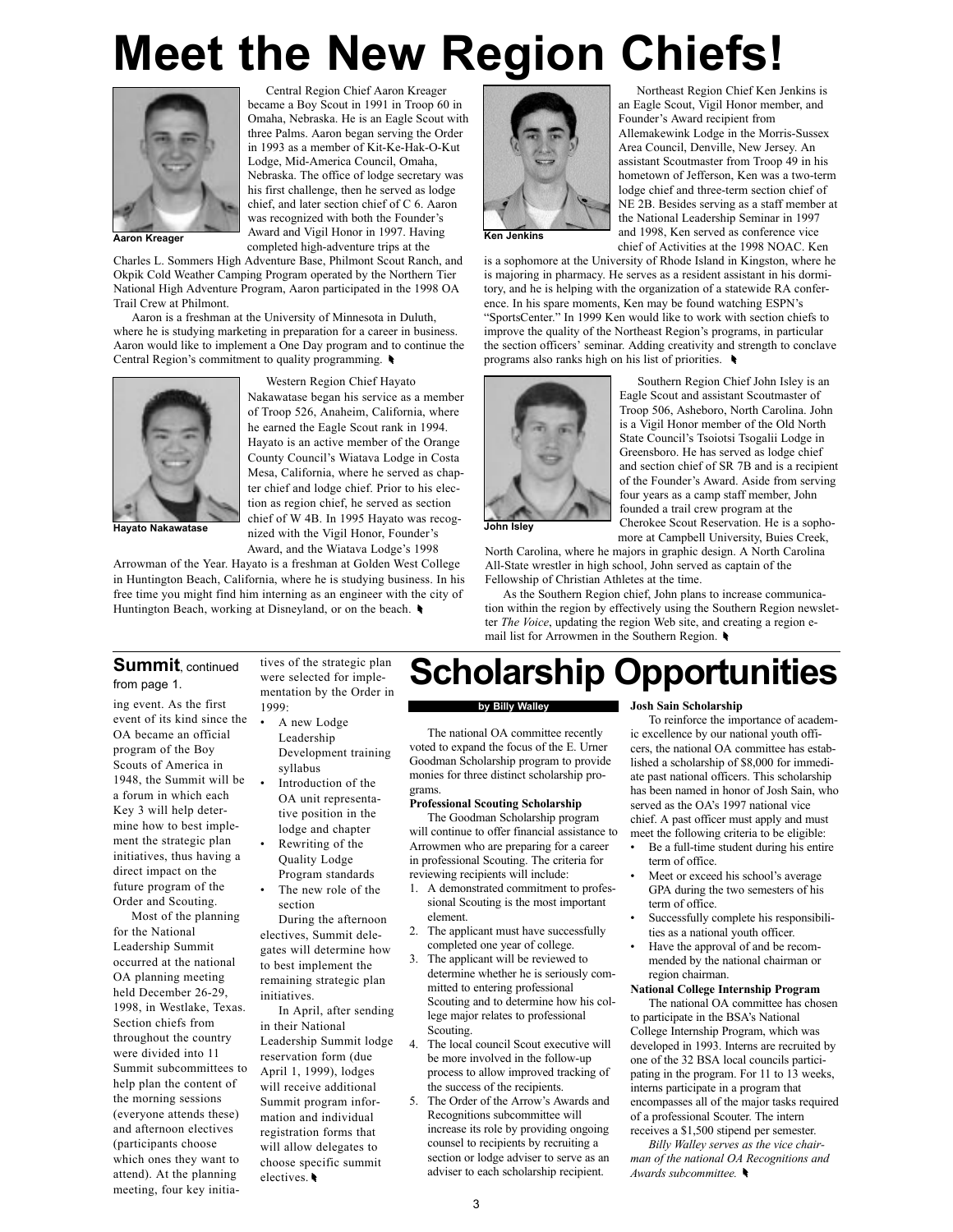

Mitigwa Lodge, Des Moines, Iowa, implemented the new Camp Mitigwa Trail Crew program in 1998. This program will provide aid to the Mid-Iowa Council's camp to replace trails that were becoming potentially dangerous. Mitigwa provided plans, personnel, and financial support for the project. Along with launching this new program, Mitigwa also fulfilled its commitment as host of NOAC 1998.

Web page: http://www.raccoon.com/~NOAC98/Index.htm

The Western Region developed a Regional Standard Section Award to reward sections for providing quality lodge programming on the section level. The award provides a fundamental checklist for all sections to follow to ensure that their lodges are receiving good, quality programming.

Web page: http://www.oawest.org

Alibamu Lodge, Montgomery, Alabama, has made a commitment to give its council camp building fund a \$20,000 donation over the next five years. The Tukabatchee Area Council is building a new council camp to be completed by summer 2000. The lodge has already raised \$10,000 of the goal. The lodge has also committed to building the council ring at the new camp. The council ring is one of the most widely used facilities at camp and is an excellent way for the lodge to show its support of the council program.

Web page: http://www.tukabatchee-bsa.org/oa.htm

Tsoiotsi Tsogalii Lodge, Greensboro, North Carolina, will celebrate its fifth anniversary in 1999. A special fifthyear patch has been designed so that a section of the patch will be given out at each of its five events during the year. The celebration will conclude at its fall fellowship the weekend of November 12-14 with a rededication ceremony and winter banquet. The OA was formed in this area of North Carolina back in 1933 when Tali Tak Taki Lodge became the state's first lodge. Thus, the roots of the Order of the Arrow in the area go back 66 years!

Web page: http://www.asheboro.com/ons/oa70/oa\_70.htm

# The Voyage Begins

lege.

work.

Arrow lodge.

cost information.

1. June 9-21<br>2. June 16-2 June 16-28 3. June 23-July 5<br>4 June 30-July 12 June 30-July 12 5. July 7-19 6. July 14-26 7. July 21-August 2 July 28-August 9 9. August 4-16 10. August 11-23

Sessions

No exceptions will be made to the following requirements. This program is voluntary, and selection for the OA Northern Tier Wilderness Voyage is both an honor and a privi-

Age: Be at least 16 years old the day your program begins, but not yet age 21 by its conclusion. Physical Fitness: Be strong and robust. Participants must be strong enough to carry a canoe and do strenuous portage trail

Registration: Be a registered member of both the Boy Scouts of America and a local Order of the

Program Cost: Participant cost is \$100 for the two-week experience, and this includes all program expenses such as meals and housing. See article for additional

1999 Northern Tier Wilderness Voyage

## by David Yoder and Aaron Seier Requirements

The summer of 1999 will mark the start of a new and exciting national Order of the Arrow program--the OA Northern Tier Wilderness Voyage. Based out of the Charles L. Sommers High Adventure Base, this premier program will grant participants a highly unique OA experience on the lakes of northern Minnesota.

For any OA youth member who is at least 16 years old and not yet age 21, this summer's program will be an opportunity to experience a BSA high-adventure base at its best. Working with the U.S. Forest Service in the Boundary Waters Canoe Area (BWCA), participants will have the chance to make a difference not only for Scouting, but also for the United States and its national preserves. In addition to improving the BWCA, Arrowmen will learn valuable conservation techniques such as Leave No Trace principles.

Besides working on portage trails and campsites, there will be many opportunities with a unique OA "twist." While the first portion of the OA voyage will be devoted to portage trail work, the remainder will be spent experiencing a challenging high-adventure trek. In the U.S.- Canadian BWCA, Arrowmen will see the true beauty of America--from bald eagles and moose to rapids and waterfalls.

Participant cost is \$100 for the twoweek experience, and this includes all program expenses such as meals and housing. Additional expenses, including travel to and from Charles L. Sommers High Adventure Base and miscellaneous purchases, are the participant's responsibility.

Information can be obtained through lodge chiefs and section chiefs, or visit the

program's official Web site: http://www.host.scouter.net/oavoyage. Jason Accola may also be contacted for more information: 401 Montgomery, East Dubuque, IL 61025; email accola@uiuc.edu.

This year will be the first and the best opportunity to brave the Northern Tier Wilderness Voyage. Sign up soon--spaces are limited and filling quickly! Don't miss your chance to visit the pristine U.S.-Canadian Boundary Waters and to experience the voyage of a lifetime.

## Surf It Now, Surf It Often! Visit the new Official OA Web Site

### by Jim Parker

Initially created as the official 1998 NOAC web site, http://www.oa-bsa.org has now become the official Web site of the OA. The initial work on creating a Web site for the conference was developed by Bob Szczys, lead adviser for communications and public relations, and national committee member Randy Cline in March 1997. Making its debut in November 1997, the Web site evolved almost daily, providing Arrowmen with the most up-to-date information about the conference and its leadership.

At the conference, the

Web team worked almost around the clock, continually updating and posting pictures, event summaries, and profiles of prominent Arrowmen. Joe Glenski, Web site adviser, said, "I was most impressed with the dedication of the NOAC Web team. Under the leadership of Doug Kupec, both youth and adults worked hard to put NOAC on the Internet for the first time. The NOAC Web site was updated as events unfolded at the conference. During the conference,

the national committee voted to make the site the official Order of the Arrow site on the Web. Since the

end of NOAC, nearly 2,000 Arrowmen per week have visited the Web site. These Arrowmen have found information on national events, policy and registration updates, and the electronic version of the National Bulletin. Future plans are to continue to enhance and expand the format and the information available, making the most current news available to Arrowmen throughout the nation. The official Order of

the Arrow Web site can be found at http://www.oabsa.org. If you have not been there, check it out!



Pictured above is a recent snapshot taken from the Official Order of the Arrow Web Site.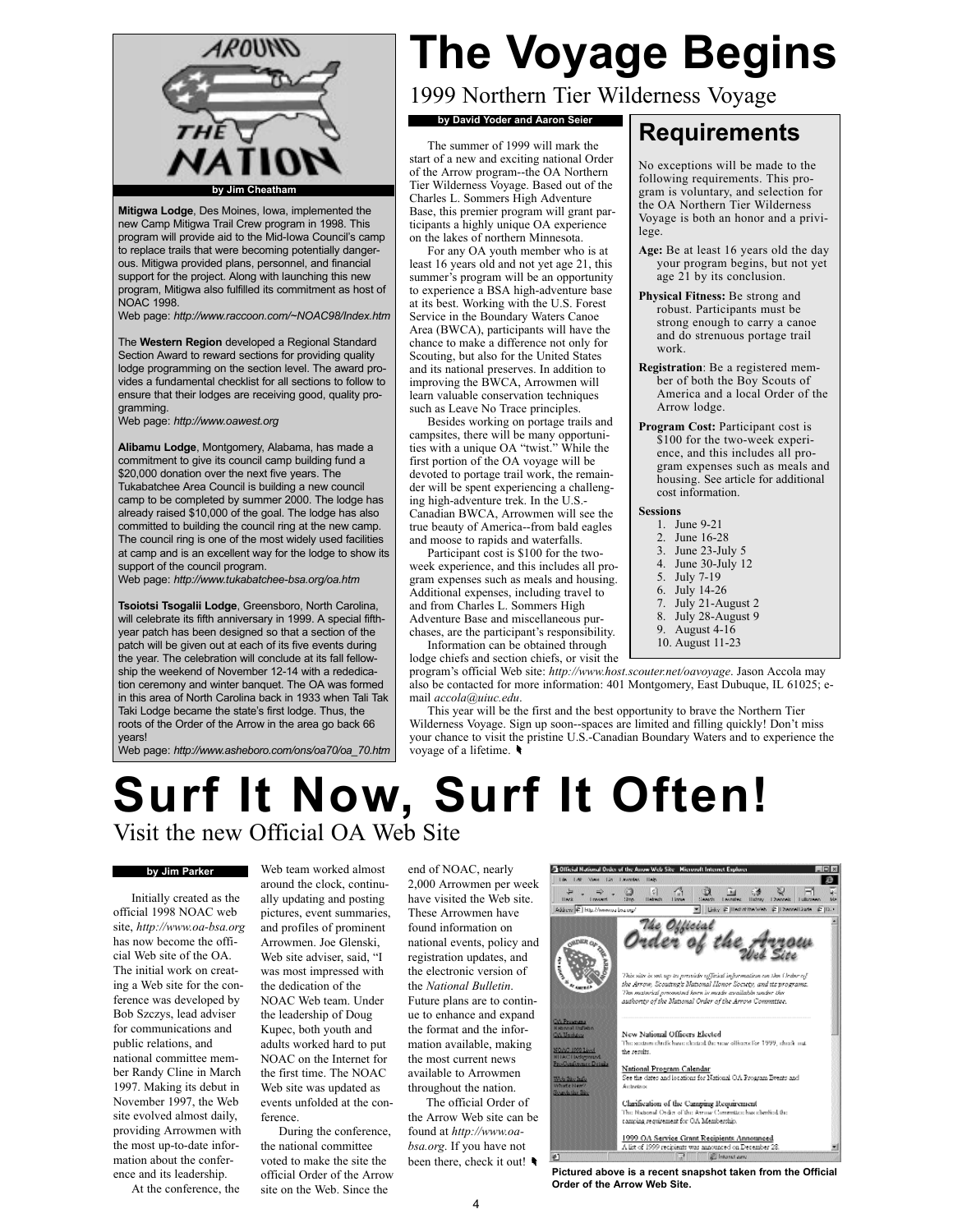# NLS at Philmont

An excellent opportunity awaits Arrowmen this summer at the Philmont Training Center in Cimarron, New Mexico. The OA will conduct two National Leadership Seminars as part of the center's summer schedule.

The first seminar will be conducted June 13-19 by Arrowmen from the Western Region. The second seminar, June 20-26 will be conducted by Arrowmen from the Central Region. Both seminars are open to all youth and adult Arrowmen from all regions. Youth members under age 18 must attend with a parent or a lodge adult who is attending a Philmont Training Center conference.

If you are an adult Arrowman attending a Philmont Training Center course during June 13-19 or June 20-26, the NLS is a great opportunity to involve your son or an Arrowman from your lodge in the Philmont experience. Lodge advisers should also note that the June 13-19 NLS is conducted at the same time as the Order of the Arrow's Adviser Training.

Both the extended seminar length and the Philmont setting promise to make these National

by Rick Williams **by David Stowe** 

Leadership Seminars unique experiences for all who attend. Space

will be limited. For more information about the

National Leadership Seminars at Philmont, or any other Philmont Training Center Course, please contact your local council service

center. In addition, the Central Region has devoted a page on its Web site to help promote

the NLS at Philmont:

http://www.scouter.com/oacentral-region/nlsphil/.

## New LLD Rolled Out at Summit

### by Brian S. McGrath

The Order of the Arrow will unveil a new, retooled Lodge Leadership Development (LLD) course at the 1999 National Leadership Summit, which takes place July 31 to August 3, 1999. This revamped LLD is yet another part of the OA's new strategic plan. The philosophy behind the new LLD is simple: Better-trained leaders will result in better lodges and chapters.

The focus of the new LLD will be to provide lodge and chapter leaders with the tools, methods and skills necessary to successfully manage their organizations. In short, it is designed to provide the "nuts and bolts" needed at the lodge and chapter level. Overall, the new LLD is intended to be a practical program for lodges and chapters to train their leaders.

A team of Arrowmen from throughout the country is putting the finishing touches on this new LLD. The Lodge Leadership Development program committee will present the new program to the lodge and section leaders who attend the 1999 National Leadership Summit.



Arrowmen, where will you leave your footprints this summer? You could experience the magical sensation of standing atop one of the largest peaks in New Mexico while overlooking Philmont Scout Ranch. As you survey the landscape, think of the medicine man Meteu, who once said: "All the natural world around you shows you clearly your reflection . . . these high places are within you."

The vision of the OA Trail Crew program was conceived more than five years

ago by a group of Philmont staff members. Their vision has

> now become one of the most successful programs of the BSA. This summer, you have the extraordinary opportunity to become

# What are you doing this summer?

part of a time-tested tradition. Under the direction of the Philmont Conservation Department and the national Order of the Arrow committee, the OA

Trail Crew is a unique program that challenges Scouts mentally, physically, and spiritually. The first week of the 15 day experience focuses on trail construction under the watchful guidance of two Trail Crew foremen. The remainder of the trek will be spent backpacking to destinations all over Philmont's 214 square miles of beautiful landscape.

Participant cost is \$100 for the twoweek experience, which includes meals and housing. Participants must cover additional expenses, including travel to and from Philmont. A \$25 nonrefundable deposit is required with the application. The balance of the fee (\$75) is due at the time of acceptance as a participant in the program. The deposit will be refunded to those Arrowmen who are declined.

Participant applications may be obtained through the local council service center, the local lodge chief or section chief, or by downloading it from the official OA Trail Crew Web site: http://www.oa-bsa.org/other/tcrew/. Complete the application, and have it approved by both the local council Scout executive and lodge adviser. Obtain parental permission if you are under age 18, then mail the completed application and \$25 deposit to the national Order of the Arrow office.

### Requirements

No exceptions will be made to the following requirements.

- Age: Be at least 16 years old the day the program begins, but not yet age 21 by its conclusion.
- Physical Fitness: Be able to lift and handle materials up to 50 pounds. Philmont height and weight guidelines will be strictly enforced.
- Registration: Be a registered member of both the BSA and a local OA lodge.
- Program Cost: Participant cost is \$100 for the two-week experience, which includes meals and housing. See article for additional payment information.

### Sessions

- 1. June 13-27 2. June 20-July 4
- 3. June 27-July 11
- 4. July 4-18
- 5. July 11-25
- 6. July 18-August 1
- 7. July 25-August 8
- 8. August 1-15
- 9. August 8-22

The Order will notify you of acceptance by March 9, 1999. After your \$100 fee is paid, a packet of materials will then be sent to you to assist in preparing you for your experience at Philmont.

Don't delay! There are fewer than 200 participant slots available for the 1999 season. Spaces are filling up quickly. Mail your participant application to the national office right away to:

Order of the Arrow, S214 Boy Scouts of America P.O. Box 152079 Irving, TX 75015-2079

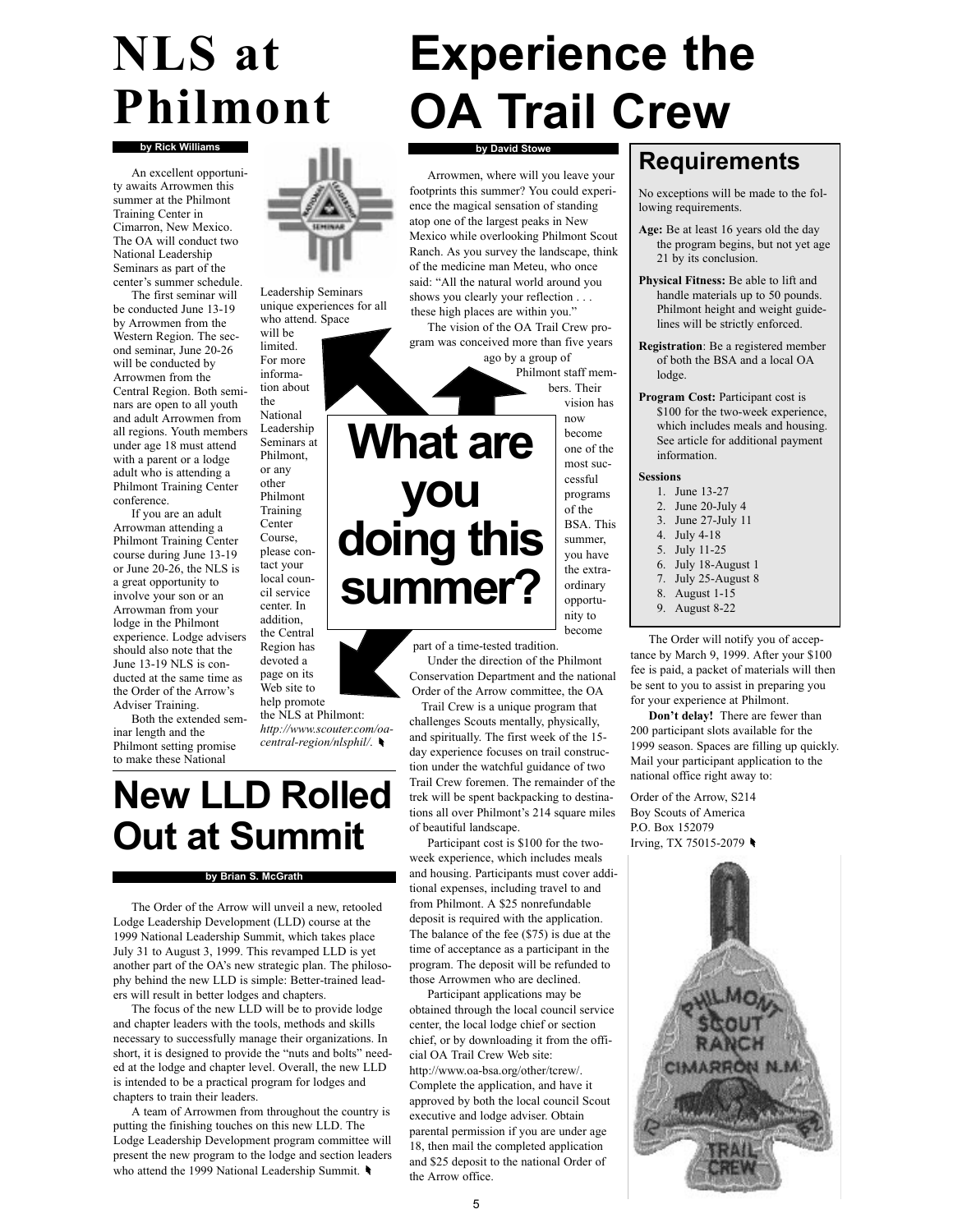## OA Adviser Training Scheduled at Philmont

### by Dan Asleson

This summer lodge and staff advisers from throughout the country will gather for a weeklong training session that explores methods and techniques for guiding youth leaders of the Order of the Arrow. The 1999 OA Adviser Training--open to all lodge and staff advisers --will be held June 13 to 19 at the Philmont Training Center, located at the

breathtaking Philmont Scout Ranch in northern New Mexico.

The training equips lodge and staff advisers with skills to guide youth in the Order of the Arrow in accomplishing the purpose of the Order and the mission of the lodge. The Philmont Training Center incorporates the latest training techniques and an experienced faculty to ensure a quality program.

Participants are invited to bring their families along to enjoy Philmont's pristine grounds and facilities.

All lodge and staff advisers must have approval from their local council Scout executive to attend the training. For more information on the 1999 Order of the Arrow Adviser Training, contact the national Order of the Arrow office at 972-580- 2438.

# Strategic Plan Update

### **by Jeff Herrmann**

One evening last spring, I was working late at the local council service center while our lodge executive committee was meeting to put the finishing touches on plans to attend NOAC at Iowa State University. After the meeting concluded, our lodge chief and several of the other officers poked their



Jeff Herrmann

heads in my door and asked if they might have a word with me. They told me that they thought it had been a long time since I had attended a NOAC, and they asked me if I would go as part of the O-Shot-Caw Lodge contingent.

Talk about an offer that cannot be refused! Although I was pleased by the invitation, I could not have realized how the NOAC experience would make me feel so good about our council's lodge and the new direction the Order is taking.

The pageantry, the fellowship, the quality of training, the competition and the shows of NOAC are clearly without rival in Scouting (and probably anywhere else, for that matter). NOAC brought back some great memories of my days as a youth member. What impressed me the most about the experience was the positive message the OA is giving to young people and the plans for expanding that message as outlined in the new strategic plan.

In a day when virtue and the tenets of good character are considered passé or out of style, I find it refreshing that in Scouting we teach young people a value system that is best expressed by the Scout Oath and Law. Through adult leaders who are positive role models, we teach young people how to make ethical choices and how to achieve their full potential as individuals. These positive ideals are underscored and celebrated by the OA and are urgently needed in our country today.

In my view, implementing the new Order of the Arrow Strategic Plan and the new vision statement will dramatically increase the level of service lodges provide to local councils. It will also give the Order a higher profile in helping the BSA meet its mission. Adopting the term "Scouting's National Honor Society" will help the Order be more widely understood and respected by the general public and the rest of the Scouting movement. Strengthening the logo by emphasizing the Arrow and its symbolism of leadership, individualism and fixity of purpose will also help improve the public perception of the Order.

I believe the most meaningful part of the new strategic plan is the emphasis on each lodge developing significant service projects to support Scouting in its local council. By finding ways for the lodge to improve its relationship with the council and to support its mission of service to youth, the Order of the Arrow will position itself as a valuable partner in meeting the council's objectives. A lodge can have a significant and valuable role in its local council if it selects projects that attract more boys to Scouting and if it shares some of the Order's leadership development training with non-Arrowmen.

I am proud of our Order not only for what it represents; but also for the bold and ambitious goals that it has set for providing greater service to Scouting in the 21st century. I am confident that I speak for all Scout executives when I invite the lodge leadership to immediately open a serious dialogue with the council leadership and make specific plans to help implement the new strategic plan in your lodge and council.

Jeff Herrmann serves as Scout executive of the South Florida Council in Miami Lakes, Florida. He served as OA national chief, 1979-80. His son, Bradley, just completed his Ordeal and has been inducted into O-Shot-Caw Lodge.



Tracking the OA Sash

### by Devang Desai

Since its beginning in 1915, the Order of the Arrow has recognized its members with a visible sign of membership--the Order of the Arrow sash. Although times have changed, use of the OA sash has remained constant.

According to the Order's fifth Vigil Honor member, Harry A. Yoder, in the early days of the Order the members wore black sashes with a white stripe running lengthwise instead of the white sash with the red arrow. The original sash was black because it offered a great contrast to the white bar and it blended well with the black ceremonial robes. (Yoder also served as a guide and guardian in the first OA ceremony, on July 16, 1915.)

Unlike our present three levels of membership, the Order of the Arrow originally had only two levels. The first level combined aspects of the presentday Ordeal and Brotherhood memberships, while the second level was an early adaptation of the Vigil Honor. Sashes from this time period are rare to find and, though rumored to exist in private collections, no black sashes from this era have surfaced publicly.

In 1915 the OA did not exist as a national organization, nor did it have lodges. The Order was referred to as ìWimachtendienk, Wingolauchsik, Witahemui," which means "brotherhood, cheerfulness, and service." During the early 1920s, the brothers gathered to establish and formalize the organization. They created the Unami Constitution, which laid out the Order's vision. It was at this time that the symbol of the Order was adopted--a white sash with a red arrow.

In this era, Arrowmen who were Ordeal members wore a white sash with a red arrow over their right shoulder.

Brotherhood members wore a white sash with a red arrow over their left shoulder. A brother in the Vigil Honor wore three sashes--one over the right shoulder, one over the left shoulder and one around the girth of his waist. There were no sashes for the Vigil Honor produced until 1933.

Each OA lodge was responsible for producing its own sashes. The BSA Supply Division did not produce OA sashes. Lodges would generally make sashes out of felt with canvas or felt arrows. In 1927, the Supply Division began producing Ordeal sashes for the growing OA organization. Sash collectors have identified sashes from the 1920s by the thickness of the arrow's shaft.

In 1933, the OA produced a Vigil sash. It was a white felt sash with no arrow on it. The felt sash had an oversized felt triangle with three felt arrows inside the triangle. (The earliest Vigil sash had three arrows pointing in a clockwise position.) A year later, an arrow was added to the Vigil sash. The sash was also made of a cloth backing on the felt, which in turn would help preserve the felt. The next major change on the Vigil sash was the use of embroidered arrows in the oversized triangle instead of felt arrows. In addition, the backing was removed from the felt sash.

Around 1946, OA cofounder Dr. E. Urner Goodman created a Vigil Honor sash for members of the national OA committee as a way of thanking them for their service. This limited-edition Vigil Honor sash had a white arrow on a red sash with white arrows inside the oversized felt Vigil triangle.

This is part one of a two part series on the Order of the Arrow sash. Part two of this series will be included in the next issue of the National Bulletin.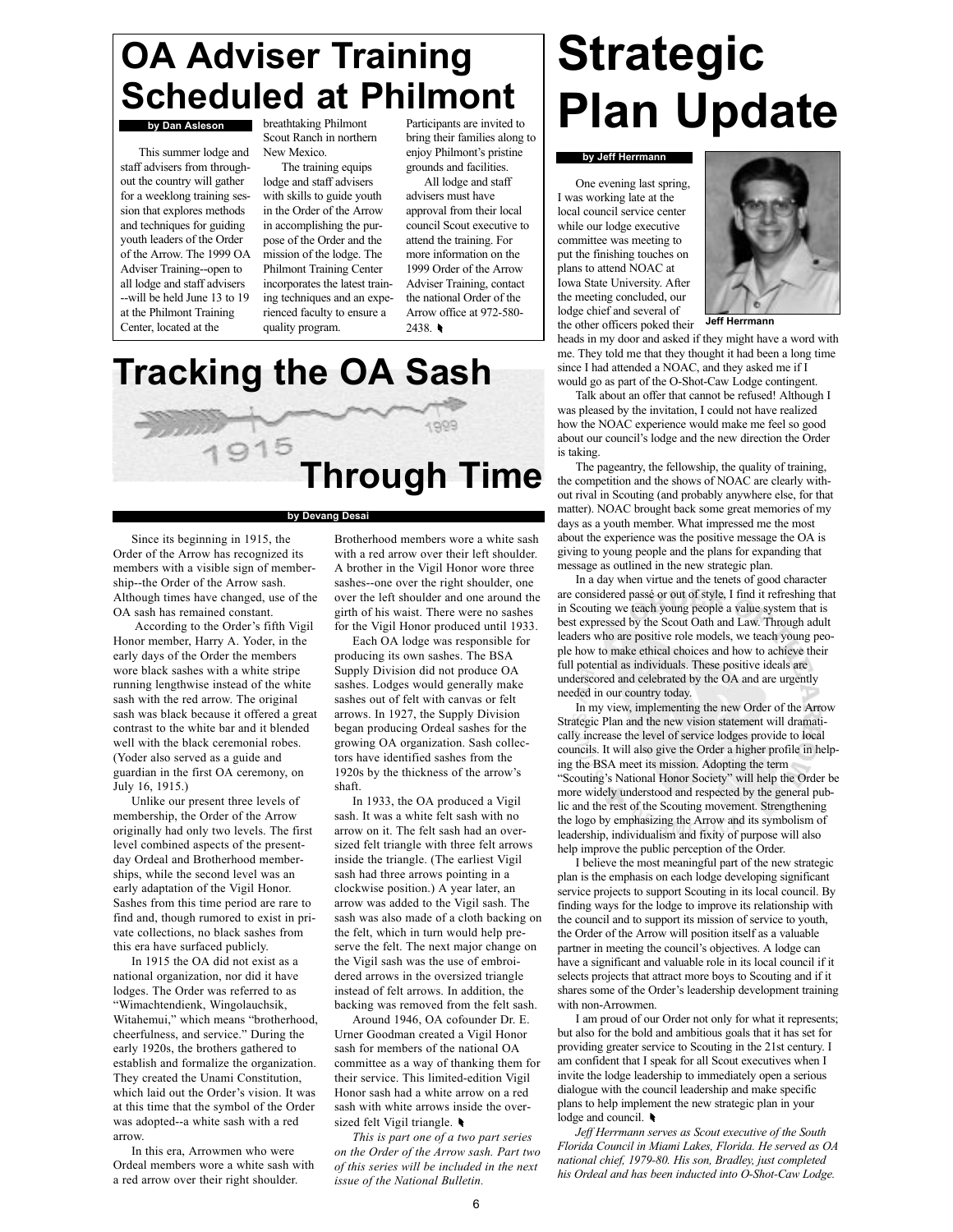# Summit Leadership

The 1999 National Leadership Summit's key leadership is:

National chief: Will Parker National vice chief: Andy Oh Summit chairman: Matt Walker Summit director: Clyde Mayer

The 1999 National Leadership Summit is organized into ten program committees. Each program committee is led by a Summit vice chief, with other section chiefs serving on the committee. A member of the national OA committee serves as lead adviser to each program committee. Specific committees, their Summit vice chief and lead adviser, are outlined below.

chief.

section chief.

Service

section chief.

Training

Quality Lodge Program Summit vice chief: Jeremy Pullen is from Fort Myers, Florida, and is the S 4 section

Lead adviser: Brad Haddock is from Wichita, Kansas. Recognition and Awards Summit vice chief: Tee Pruitt is from Asheville, North Carolina, and is the S 5 section chief. Lead adviser: Billy Walley is from Picayune, Mississippi. Role of the Section Summit vice chief: Chris Wells is from New Castle, Pennsylvania, and is the NE 4B

Lead adviser: Chris Boswell is from Harlingen, Texas.

Summit vice chief: Doug Rowe is from Medical Lake, Washington, and is the W 1C

Lead adviser: Dave Halliday is from Bountiful, Utah.

Summit vice chief: Brad Lowry is from Anchorage, Alaska, and is the W 1B section chief. Lead adviser: Jack Butler is from Jacksonville, Florida.

#### Communications and Marketing

Summit vice chief: Dave Sargent is from New Holland, Pennsylvania, and is the NE 4A section chief. Lead adviser: Ken Grimes is from Indianapolis, Indiana.

### Financial Services

Summit vice chief: Mike George is from Endicott, New York, and is the NE 5B section chief. Lead adviser: Dr. Carl Marchetti is from Ocean Township, New Jersey.

### Lodge Leadership Development

Summit vice chief: Justin Boren is from Torrance, California, and is the W 4A section chief. Lead adviser: Mike Hoffman is from Phoenix, Arizona.

### OA Unit Representative Program

Summit vice chief: Mark Muirhead is from Gordon, Nebraska, and is the W 5C section chief<sup>.</sup> Lead adviser: John Hess is from Las Vegas, Nevada.

### Program

Summit vice chief: Brian Barth is from Parker, Colorado, and is the W 5B section chief. Lead adviser: Eugene Schnell is from St. Charles, Missouri.

Three support service committees will help ensure the Summitt's success. Each support service committee has a member of the national OA committee who serves as lead adviser. However, the Special Events committee is led by a Summit vice chief, and other section chiefs serve on the committee. Support service committees and their leadership are outlined below.

Administrative Services Lead adviser: Ken Davis is from Alexandria, Virginia.

#### Trading Post Lead adviser: Dr. Glenn Ault is from Hacienda Heights, California.

Summit vice chief: Dustin Thomas is from Provo, Utah, and is the W 2A section chief. Lead adviser: R. D. Dunkin is from Bettendorf, Iowa.

Special Events



Official Publication of the National Order of the Arrow Boy Scouts of America

The National Bulletin is published quarterly. If you have an article and/or picture (with caption) for submission, please send it to Jason Accola, #267 Forbes Hall, 101 E. Gregory Drive, Champaign, IL, 61820 or e-mail it to accola@uiuc.edu. The next submission deadline is April 1, 1999.

### Profiles in Service 1999 Service Grant Recipients by Joe Barton

The national OA committee wishes to express its appreciation to the 90 lodges that applied for 1999 service grants. The tremendous response made evaluating this year's service grant applications a difficult process. For 1999, a total of \$30,000 in matching grants was budgeted for distribution. Letters confirming the awards have been mailed to council offices. Look for a more detailed description of projects in future issues of the National Bulletin.

The following lodges are service grant recipients for 1999:

### Central Region

Blue Ox Lodge, Gamehaven Council, Rochester, Minnesota. Awarded \$1,500 to construct a new council campfire ring that will be accessible to people with disabilities.

Awase Lodge, Bay Lakes Council, Menasha, Wisconsin. Awarded \$3,500 to construct a welcome center building for its council-operated Cub World Camp.

Chemokemon Lodge, Sinnissippi Council, Janesville, Wisconsin. Awarded \$1,500 to construct a split log cabin accessible to people with disabilities and for the Scoutcraft program at the local council camp.

### Northeast Region

Allogagan Lodge, Pioneer Valley Council, Chicopee, Massachusetts. Awarded \$2,000 for the construction of two lean-tos that will be accessible to people with disabilities.

Neemat Lodge, Moby Dick Council, New Bedford, Massachusetts. Awarded \$2,000 for the construction of a waterfront tower.

Ho-De-No-Sau-Nee Lodge, Greater Niagara Frontier Council, Buffalo, New York. Awarded \$1,500 for efforts to

redevelop a campsite that was destroyed in a flood.

Gyantwachia Lodge, Chief Cornplanter Council, Warren, Pennsylvania. Awarded \$3,000 for the construction of a new climbing tower.

Ganeodiyo Lodge, Finger Lakes Council, Geneva, New York. Awarded \$2,000 to create a new environmental graphics system for educational purposes.

Nacha Nimat Lodge, Hudson Valley Council, Salisbury Mills, New York. Awarded \$2,000 to rebuild a lean-to that was destroyed by fire.

### Southern Region

Tejas Lodge, East Texas Area Council, Tyler, Texas. Awarded \$1,500 to construct a central meeting room and storage facility for the lodge.

Akela Wahinapay Lodge, Caddo Area Council, Texarkana, Texas. Awarded \$2,000 to replace two council fire rings that were destroyed in a flood.

Echeconnee Lodge, Central Georgia Council, Macon, Georgia. Awarded \$3,000 to build a bridge that will be accessible to people with disabilities.

Abooikpaagun Lodge, De Soto Area Council, El Dorado, Arkansas. Awarded \$1,500 to help remodel the council's service center.

Eswau Huppeday Lodge, Piedmont Council, Gastonia, North Carolina. Awarded \$1,500 to complete the council camp's first-year camper's program area.

### Western Region

Nebagamon Lodge, Boulder Dam Area Council, Las Vegas, Nevada. Awarded \$1,500 for the construction of a multipurpose permanent campsite.

Youth Coordinator Jason Accola Lead Adviser Jack Butler Vice Chairman of Comm. and Marketing Ken Grimes National Chief Will Parker National Vice Chief Andrew Oh National Chairman Ed Pease **Director** Clyde Mayer Associate Director Carey Miller Organization/Policy Editor Jim Schwab

Program/Events Editor Dave Petrush People/Recognition Editor Alex Rhodes Copy Adviser David Garrett Layout Editor Clay Capp Layout Adviser Craig Salazar Photo Editor Whit Culver

Dear Readers: We have received numerous articles and photographs for publication, and will continue to welcome them. However, in the case of some photographs we have received inadequate information or quality. If you are submitting pictures for publication, please adhere to the following guidelines: (1) Provide names and lodges of all individuals in photographs. Identify the people from left to right, starting with the front row if there are multiple rows. (2) Those in the photograph should be in complete uniform, unless the activity captured does not require the complete uniform (such as the Philmont backcountry). (3) If an action photograph, provide a description of the activity and possible caption. (4) The photographs must be useable. They cannot be over/under exposed or too light/too dark to see.